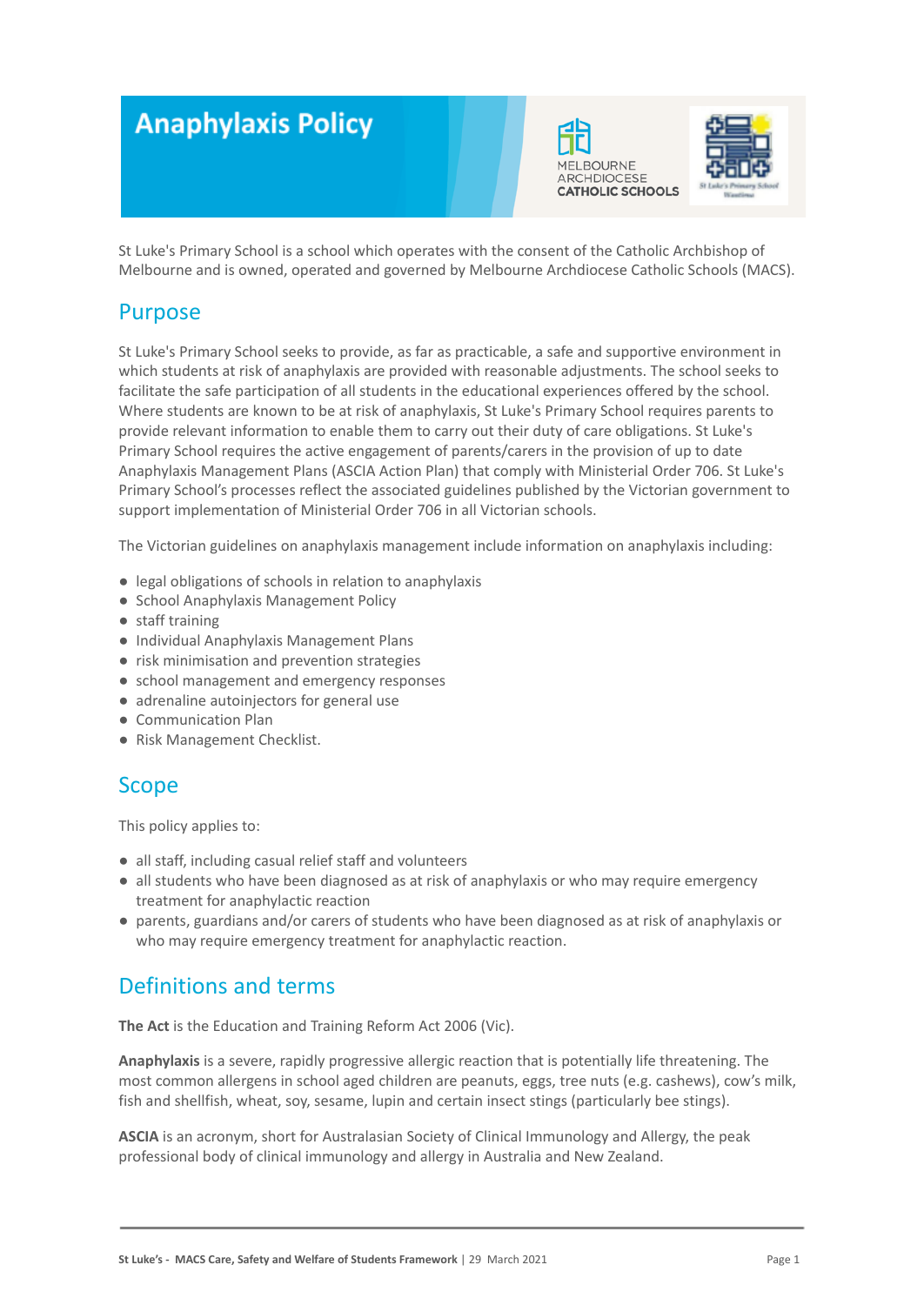**ASCIA Action Plan** is the plan that is a nationally recognised action plan for anaphylaxis developed by ASCIA. These plans are device specific; that is, they list the student's prescribed adrenaline autoinjector (e.g. EpiPen® or EpiPen® Jr) and must be completed by the student's medical practitioner. Should a different adrenaline autoinjector become available in Australia, then a different ASCIA Action Plan specific to that device would be developed. This plan is one of the components of the student's Individual Anaphylaxis Management Plan.

**Autoinjector** is an adrenaline autoinjector device, approved for use by the Commonwealth Government Therapeutic Goods Administration, which can be used to administer a single pre-measured dose of adrenaline to those experiencing a severe allergic reaction (anaphylaxis).

**The Department** is the Victorian Department of Education and Training

**The Guidelines** are the Anaphylaxis Guidelines – A resource for managing severe allergies in Victorian schools, published by the Department of Education and Training for use by all schools in Victoria and updated from time to time.

**Online training course** is the ASCIA Anaphylaxis e-training for Victorian Schools approved by the Secretary pursuant to clause 5.5.4 of Ministerial Order 706.

**Ministerial Order 706** is Ministerial Order 706 - Anaphylaxis Management in Victorian Schools which outlines legislated requirements for schools and key inclusions for their Anaphylaxis Management Policy.

# Procedures

St Luke's Primary School will engage with the parents/carers of students at risk of anaphylaxis to develop risk minimisation strategies and management strategies. The School will also take reasonable steps to ensure each staff member has adequate knowledge about allergies, anaphylaxis and the school's expectations in responding to an anaphylactic reaction. The principal will purchase additional adrenaline autoinjectors for general use. These will be stored in the First Aid room and/or in the school's portable first aid kit as required.

As reflected in Ministerial Order 706 and the school's enrolment agreement, parents are required to provide the school with up to date medical information to enable the school to carry out its duty of care. Parents are responsible for the provision of an updated Individual Action Plan (ASCIA Action Plan) signed by the treating medical practitioner together with a recent photo of their child and any medications and autoinjectors referenced in the plan and recommended for administration. Parents are also responsible for replacing the recommended medication and/or autoinjectors prior to their expiry date. St Luke's Primary School will store and display completed ASCIA Action Plans to facilitate access for staff e.g. in staff working areas, sick bay and class teacher manuals. Parents must participate in an annual Program Support Group meeting to revise their child's anaphylaxis management plan and update the plan based on medical advice.

## **1. Individual Anaphylaxis Management Plans**

St Luke's Primary School will ensure that all students who have been diagnosed by a medical practitioner as being at risk of anaphylaxis have an Individual Anaphylaxis Management Plan developed in consultation with the student's parents, guardians and/or carers. These plans will be updated:

- annually
- when the student's medical condition changes
- as soon as possible after a student has an anaphylactic reaction at school
- when a student is to participate in an off-site excursion or special event organised or attended by the school.

St Luke's Primary School will require the plan to be in place as soon as practicable after the student is enrolled and where possible before their first day of school. An Interim management Plan will be put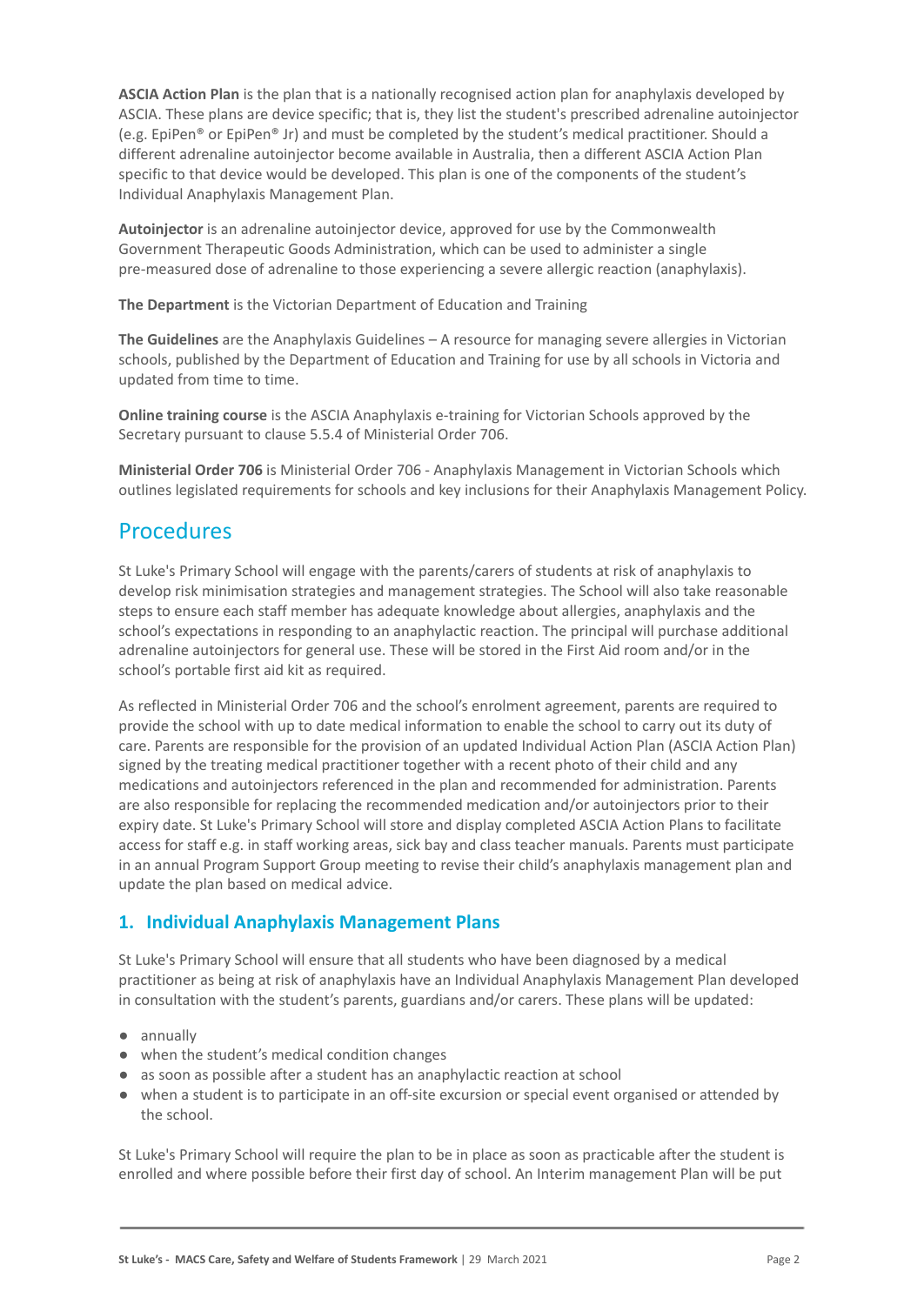into place for a student who is diagnosed with anaphylaxis after enrolment at the school until the Plan is developed. The principal or delegate will develop an interim plan in consultation with parents. Training and a briefing will occur as soon as possible after the interim plan is developed.

The Individual Anaphylaxis Management Plan will comply with Ministerial Order 706 and record:

- student allergies
- locally relevant risk minimisation and prevention strategies
- names of people responsible for implementing risk minimisation and prevention strategies
- storage of medication
- student emergency contact details
- student ASCIA Action Plans.

The student's Individual Anaphylaxis Management Plan will be reviewed, in consultation with the student's parents in all of the following circumstances:

- annually
- if the student's medical condition, insofar as it relates to allergy and the potential for anaphylactic reaction, changes
- as soon as practicable after the student has an anaphylactic reaction at School
- when the student is to participate in an off-site activity, such as camps and excursions, or at special events conducted, organised or attended by the School (e.g. class parties, elective subjects, cultural days, fetes, incursions).

See Anaphylaxis Support Resource 1: Example of Individual anaphylaxis management plan

## **2. Risk minimisation and prevention strategies**

St Luke's Primary School will ensure that risk minimisation and prevention strategies are in place for all relevant in-school and out-of-school settings which include (but are not limited to) the following:

- during classroom activities (including class rotations, specialist and elective classes)
- between classes and other breaks
- in canteens
- during recess and lunchtimes
- before and after school where supervision is provided (excluding OSHC)
- special events including incursions, sports, cultural days, fetes or class parties, excursions and camps.

St Luke's Primary School will not ban certain types of foods (e.g. nuts) as it is not practicable to do so, and is not a strategy recommended by the Department or the Royal Children's Hospital. However, the school will avoid the use of nut based products in all school activities, request that parents do not send those items to school if at all possible; that the canteen eliminate or reduce the likelihood of such allergens, and the school will reinforce the rules about not sharing and not eating foods provided from home.

St Luke's Primary School will regularly review the risk minimisation strategies outlined in Appendix A: Risk Minimisation in light of information provided by parents related to the risk of anaphylaxis.

See Appendix A: Risk Minimisation strategies for schools.

## **3. Register of students at risk of anaphylactic reactions**

The principal will nominate a staff member to maintain an up-to-date register of students at risk of anaphylactic reaction. This information will be shared with all staff and accessible to all staff in an emergency.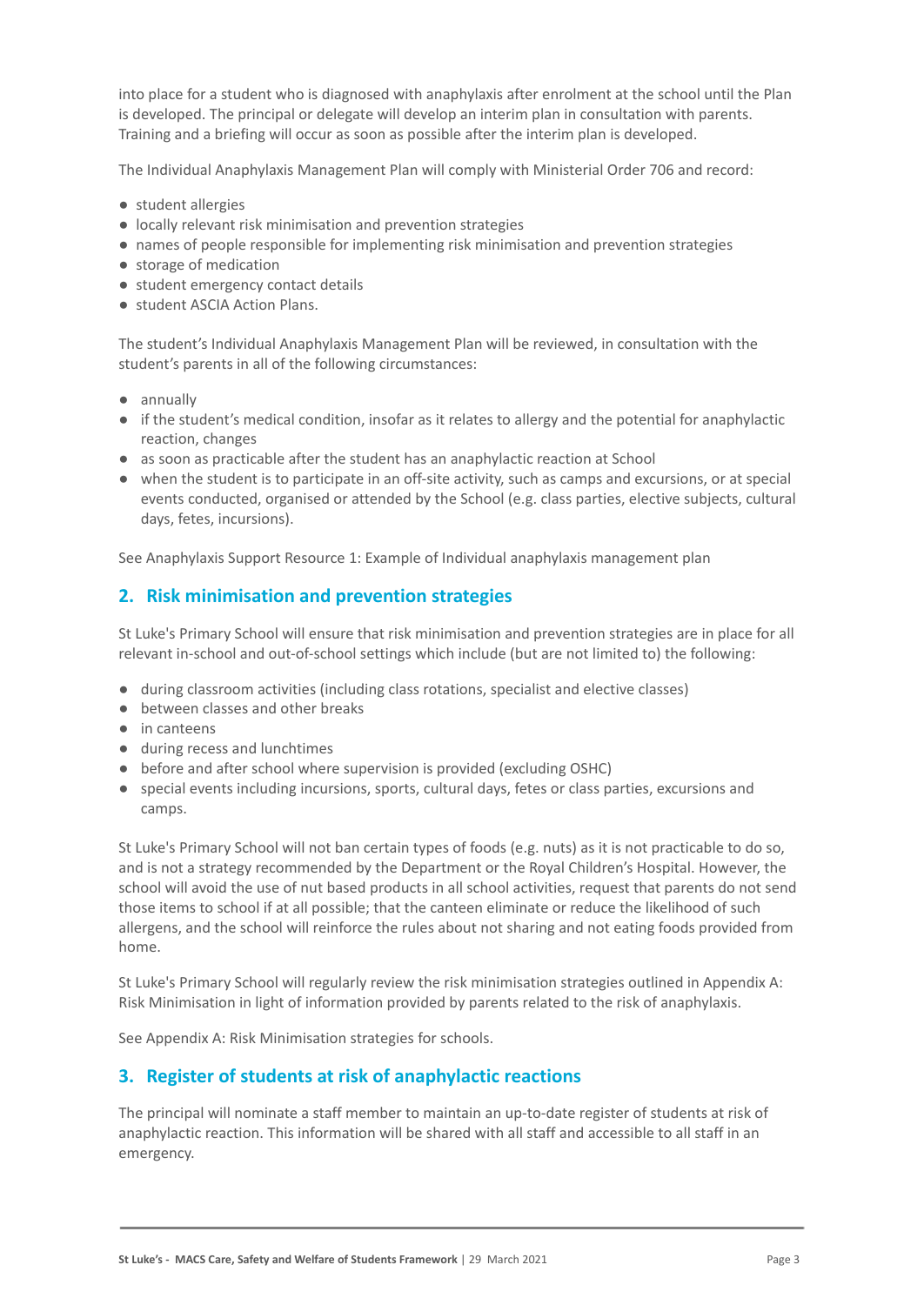## **4. Location of the Plans, storage and accessibility of autoinjectors (EpiPens)**

The location of individual anaphylaxis management plans and ASCIA plans during on-site normal school activities and during off-site activities will be known to staff so they are accessible in an emergency.

It is the responsibility of the principal to purchase autoinjectors for the school for general use:

as a back-up to autoinjectors that are provided for individual students by parents, in case there is a need for an autoinjector for another patient who has not previously been diagnosed at risk of anaphylaxis.

The Principal determines the number of additional autoinjector(s) required. In doing so, the Principal should take into account the following relevant considerations:

- the number of students enrolled at the school who have been diagnosed as being at risk of anaphylaxis, including those with an ASCIA Action Plan for allergic reactions (they are potentially at risk of anaphylaxis)
- the accessibility of autoinjectors (and the type) that have been provided by parents of students who have been diagnosed as being at risk of anaphylaxis
- the availability and sufficient supply of autoinjectors for general use in specified locations at the school including in the school yard, and at excursions, camps and special events conducted, organised or attended by the school
- that autoinjectors for general use have a limited life, and will usually expire within 12–18 months, and will need to be replaced at the school's expense either at the time of use or expiry, whichever is first.

The Principal will need to determine the type of autoinjector to purchase for general use. In doing so, it is important to note the following:

- autoinjectors available in Australia are EpiPen® and EpiPen Jnr®
- autoinjectors are designed so that anyone can use them in an emergency.

### 4.1 When to use an Autoinjector for general use

Autoinjectors for general use will be used when:

- a student's prescribed autoinjector does not work, is misplaced, out of date or has already been used
- when instructed by a medical officer after calling 000
- First time reaction to be treated with adrenaline before calling 000.

*RCH help desk advise that you do not require permission or advice, this only delays the administration of adrenaline – if in doubt, give autoinjector as per ASCIA Action Plans.*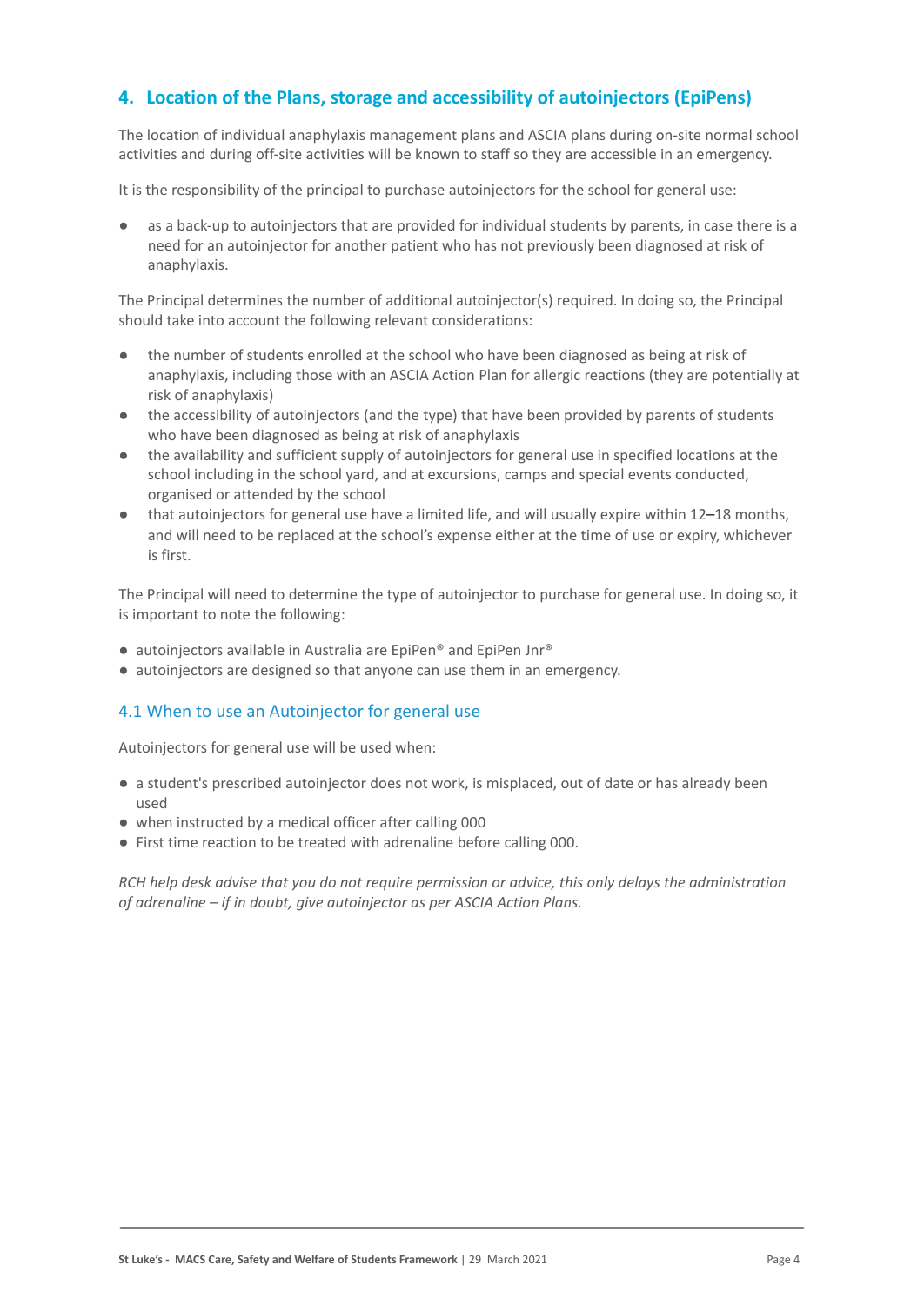## **5. Emergency response to anaphylactic reaction**

In an emergency anaphylaxis situation the student's ASCIA Action Plan, the emergency response procedures in this policy and general first aid procedures of the school must be followed.

The principal must ensure that when a student at risk of an anaphylactic reaction is under the care or supervision of the school outside normal class activities, such as in the school yard, on camps or excursions or at special events conducted, organised or attended by the school, there are sufficient staff present who have been trained in accordance with Ministerial Order 706.

Details of the location of Individual Anaphylaxis Management Plans and ASCIA Plans within the school, during excursions, camps and special events conducted, organised or attended by the school must be communicated to staff.

All staff are to be familiar with the location and storage and accessibility of autoinjectors in the school, including those for general use.

The principal must determine how appropriate communication with school staff, students and parents is to occur in event of an emergency about anaphylaxis.

Copies of the emergency procedures are prominently displayed in the relevant places in the school, for example, first aid room, classrooms and in/around other school facilities, including the canteen.

See Appendix B: Example emergency response to anaphylactic reaction procedures.

## **6. Staff training**

In compliance with Ministerial Order 706, it is recommended that all Victorian school staff undertake the online training course and have their competency in using an autoinjector tested in person within 30 days of completing the course by an Anaphylaxis Supervisor that has completed Course in Verifying the Correct Use of Adrenaline Autoinjector Devices 22303VIC. Staff are required to complete this training every two years.

School staff can also undertake face-to-face training Course in First Aid Management of Anaphylaxis 22300VIC or Course in Allergy and Anaphylaxis Awareness 10710NAT formerly 10313NAT.

St Luke's Primary School staff will require all staff to participate in training to manage an anaphylaxis incident. The training should take place as soon as practicable after a student at risk of anaphylaxis enrols and, where possible, before the student's first day at school.

Staff will undertake training to manage an anaphylaxis incident if they:

- conduct classes attended by students with a medical condition related to allergy and the potential for anaphylactic reaction
- are specifically identified and requested to do so by the principal based on the principal's assessment of the risk of an anaphylactic reaction occurring while a student is under that staff member's care, authority or supervision.

St Luke's Primary School will consider where appropriate whether casual relief teachers and volunteers should also undertake training.

St Luke's Primary School staff will:

- successfully complete an approved anaphylaxis management training course in compliance with Ministerial Order 706
- participate in the school's twice yearly briefings conducted by the school's anaphylaxis supervisor or another person nominated by the principal, who has completed an approved anaphylaxis management training program in the past two years.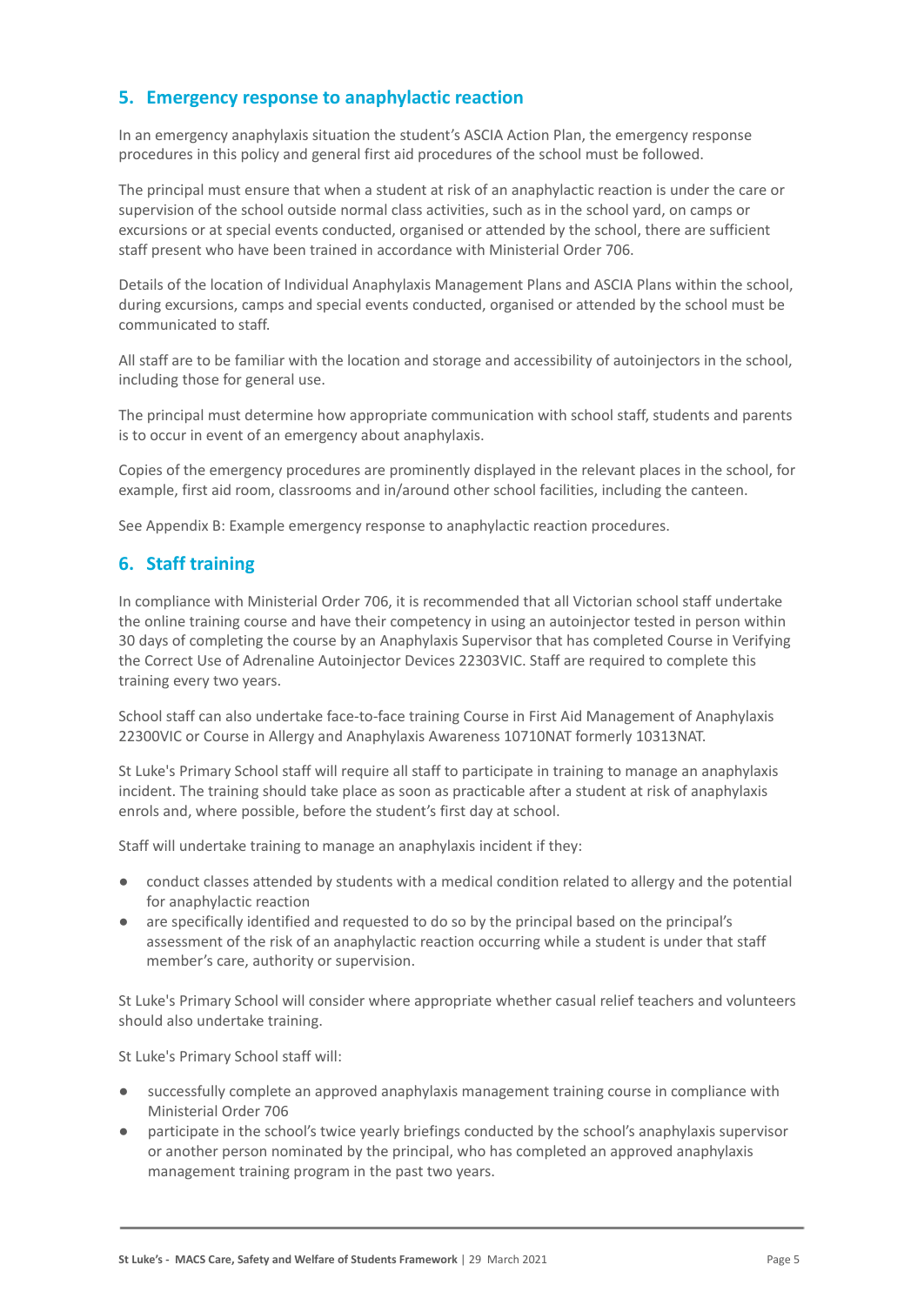A range of training programs are available and St Luke's Primary School will determine an appropriate anaphylaxis training strategy and implement this for staff. St Luke's Primary School will ensure that staff are adequately trained and that a sufficient number of staff are trained in the management of anaphylaxis noting that this may change from time to time dependant on the number of students with ASCIA plans.

St Luke's Primary School will identify two staff per school or campus to become School Anaphylaxis Supervisors. A key role will be to undertake competency checks on all staff who have successfully completed the ASCIA online training course. To qualify as a School Anaphylaxis Supervisor, the nominated staff members will need to complete an accredited short course that teaches them how to conduct a competency check on those who have completed the online training course e.g. Course in Verifying the Correct Use of Adrenaline Autoinjector Devices 22303VIC. At the end of the online training course, participants who have passed the assessment module, will be issued a certificate which needs to be signed by the School Anaphylaxis Supervisor to indicate that the participant has demonstrated their competency in using an adrenaline autoinjector device.

School staff that complete the online training course will be required to repeat that training and the adrenaline autoinjector competency assessment every two years.

The Asthma Foundation has been contracted by the Catholic Education Commission of Victoria to deliver training in the Course in Verifying the Use of Adrenaline Autoinjector Devices 22303VIC. Training in this course is current for three years.

St Luke's Primary School notes that Course in First Aid Management of Anaphylaxis 22300VIC and Course in Allergy and Anaphylaxis Awareness 10710NAT formerly 10313NAT are face-to-face courses that comply with the training requirements outlined in Ministerial Order 706. School staff that have completed these courses will have met the anaphylaxis training requirements for the documented period of time.

## 6.1 Twice Yearly Staff Briefing

St Luke's Primary School will ensure that twice yearly anaphylaxis management briefings are conducted, with one briefing held at the start of the year. The briefing will be conducted by the Anaphylaxis Supervisor or another staff member who has completed an Anaphylaxis Management Course in the previous two years. The school will use the template presentation for the briefing provided by the Department of Education for use in Victorian schools.

The briefing will include information about the following:

- the school's legal requirements as outlined in Ministerial Order 706
- the school's anaphylaxis management policy
- causes, signs and symptoms of anaphylaxis
- pictures of students at risk of anaphylaxis, details of their year level, allergens, medical condition and risk management plans including location of their medication
- ASCIA Action Plan for Anaphylaxis and how to use an auto injector, including practising with a trainer auto injector
- the school's general first aid and emergency responses
- location of and access to auto injectors that have been provided by parents or purchased by the school for general use.

All school staff should be briefed on a regular basis about anaphylaxis and the school's anaphylaxis management policy.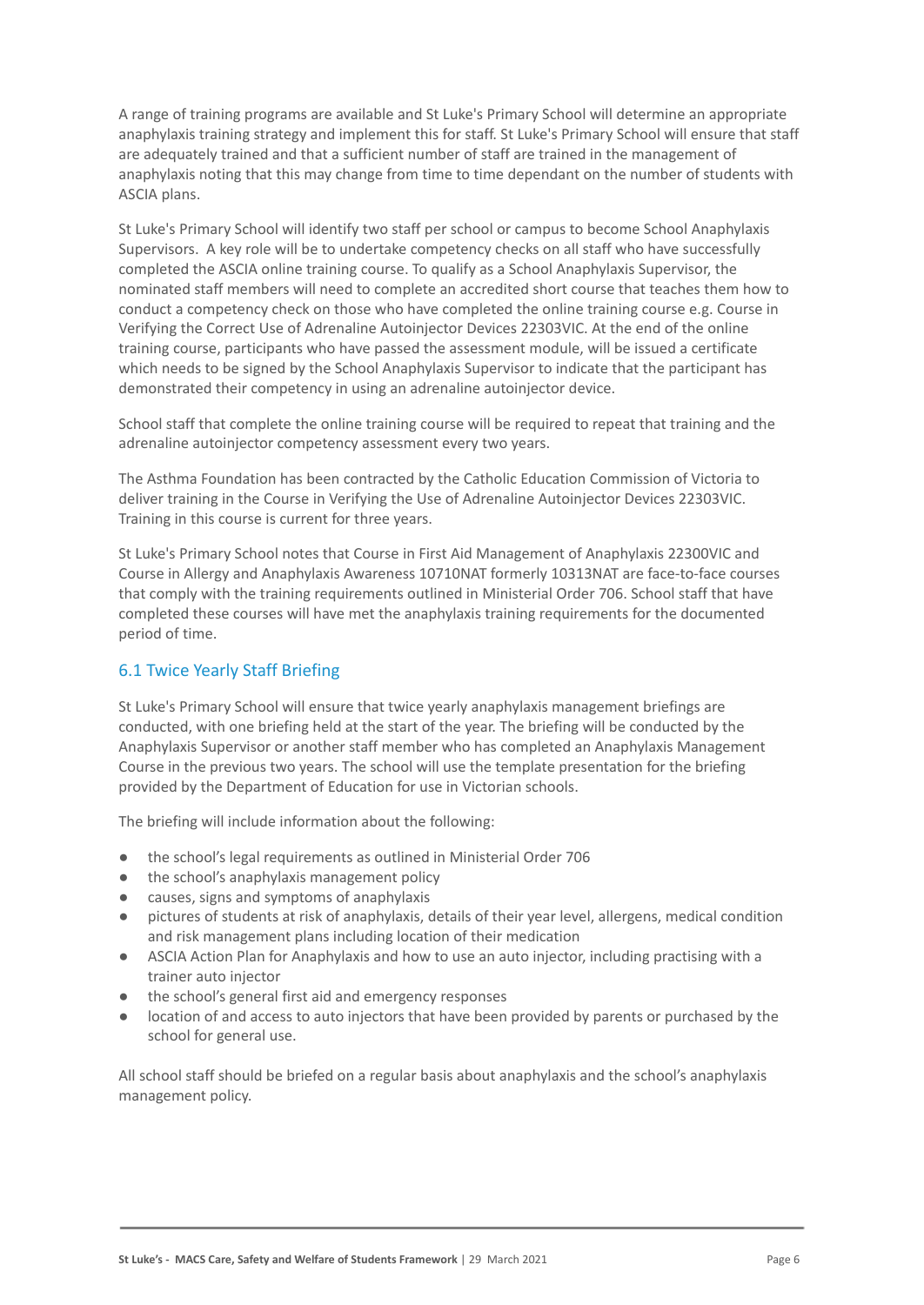## **7. Anaphylaxis communication plan**

St Luke's Primary School will be responsible for ensuring that a communication plan is developed to provide information to all school staff, students and parents about anaphylaxis and the school's anaphylaxis management policy.

This communication plan will include strategies for advising school staff, students and parents about how to respond to an anaphylaxis reaction of a student in various environments:

- during normal school activities, including in a classroom, in the school yard, in all school buildings and sites including gymnasiums and halls
- during off-site or out of school activities, including on excursions, school camps and at special events conducted, organised or attended by the school.

The Communication Plan will include procedures to inform volunteers and casual relief staff of students who are at risk of anaphylaxis and of their role in responding to an anaphylactic reaction experienced by a student in their care. St Luke's Primary School will ensure that the school staff are adequately trained (by completing:

- First Aid Management of Anaphylaxis 22300VIC or Course in Allergy and Anaphylaxis Awareness 10710NAT formerly 10313NAT course every 3 years, or
- ASCIA e-training every 2 years together with associated competency checks by suitably trained Anaphylaxis Supervisor that has completed Course in Verifying the Correct Use of Adrenaline Autoinjector Devices 22303VIC.

AND provision of

● an in house briefing at least twice per calendar year in accordance with Ministerial Order 706.

## **8. Procedures**

Schools must provide to staff the actions and procedures to be undertaken in the school to ensure that the requirements of the MACS policy are enacted.

#### **1. Register of students with anaphylaxis**

- How this information will be recorded, what will be included.
- Where it is located .
- Who will maintain and update the register.

#### **2. Location, storage and accessibility of autoinjectors (EpiPen)**

- Where the plans and EpiPen's will be located student and those for general use.
- Procedures for camps, excursions and special activities.

#### **3. Emergency Response**

- Complete and up-to-date list of students identified at risk of anaphylaxis and where this is located.
- Details of Individual Anaphylaxis Management Plans and ASCIA action plans and their locations within the school and during off site activities or special events.
- Location and storage of autoinjectors, including those for general use.
- How appropriate communication with staff, students, parents is to occur.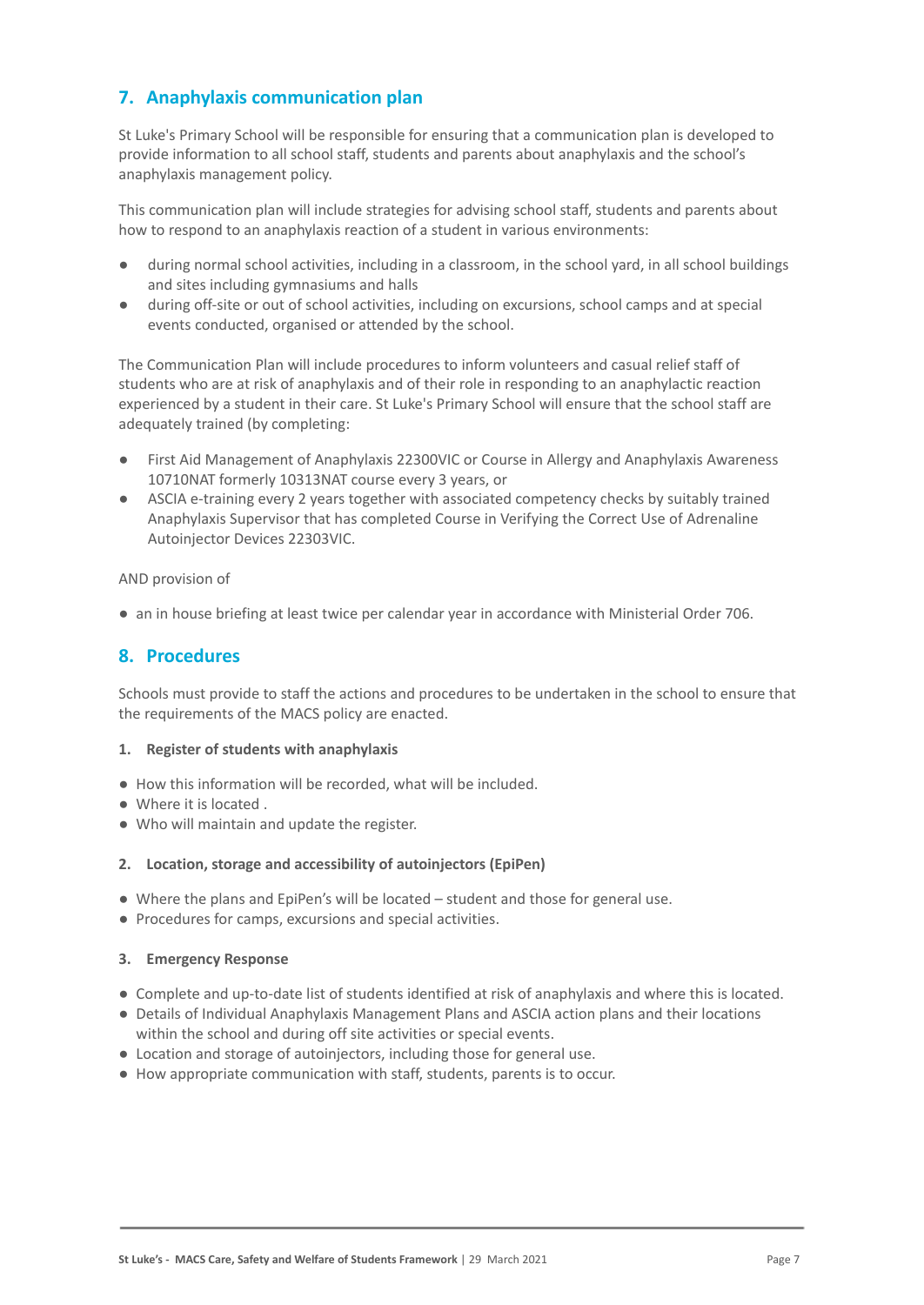#### **4. Staff training**

- Expectations in the school for training and how this will be done.
- How the records of training will be maintained and by whom.
- Who are the anaphylaxis supervisors in the school.

#### **5. Communication plan**

- Outline the practices within the school for the following.
- Raising staff awareness arrangements for twice yearly briefing, regular briefings, induction of new staff, CRT staff, etc.
- Raising student awareness Use of fact sheets, posters with messages about anaphylaxis, peer support, etc.
- Working with parents developing open, cooperative relationships with parents, how information will be shared; requesting and updating medical information.
- Methods for raising school community awareness e.g. Newsletter, website, information nights, assemblies.

# Anaphylaxis Support Resources

Anaphylaxis Support Resource 1: Individual Anaphylaxis Management Plan

Anaphylaxis Support Resource 2: Risk Assessment Checklist for camps, excursions, etc.

Anaphylaxis Support Resource 3: Annual risk assessment checklist

### **Related policies**

List here your school's related policies, for example

Asthma Management Policy

Emergency Management Plan

First Aid Policy

Distribution of Medicines Policy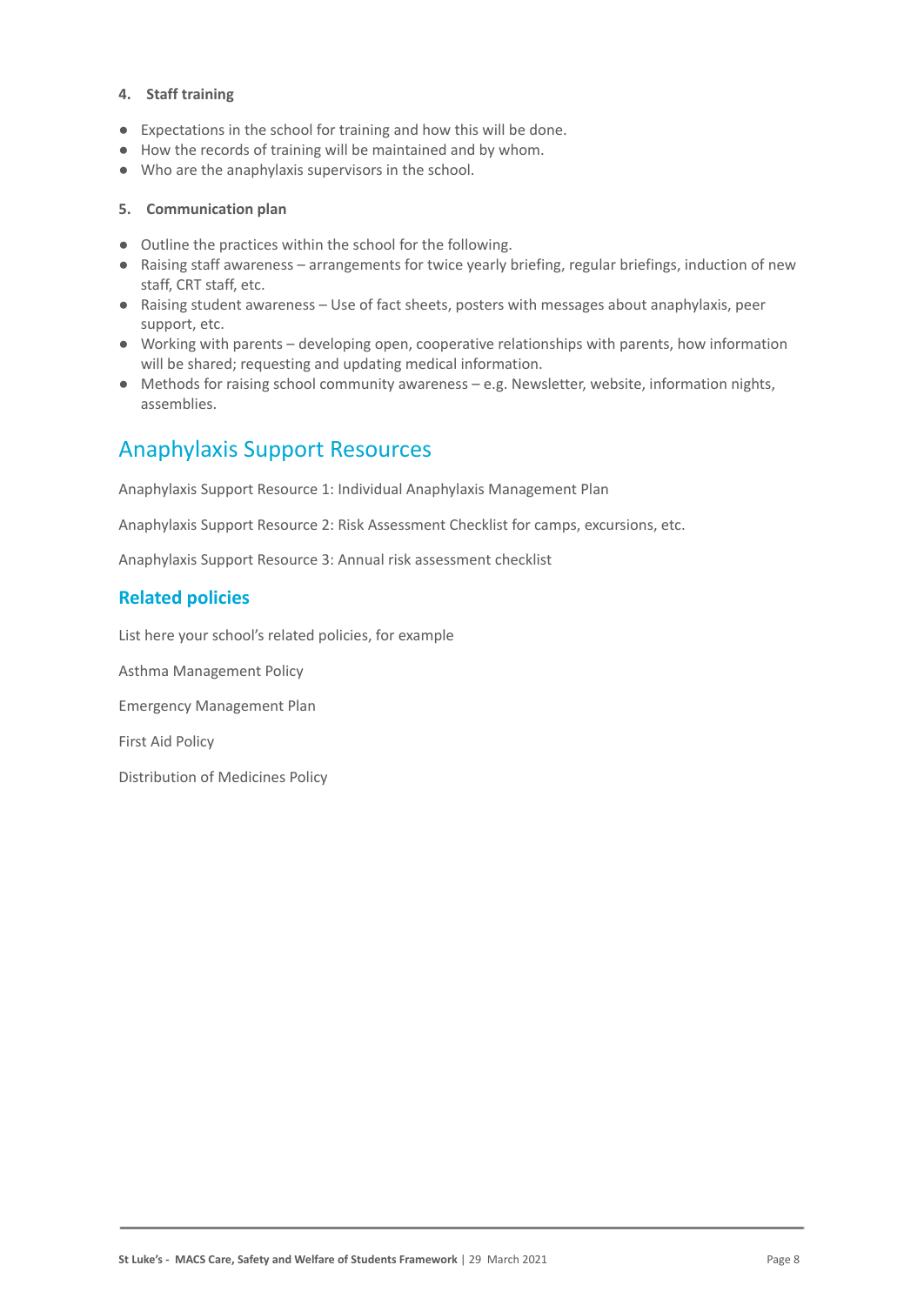# Appendix A: Risk Minimisation strategies for schools

## **In-school settings**

 $\overline{\phantom{a}}$ Г

## Learning Areas/Classrooms

| 1. | A copy of each student's Individual Anaphylaxis Management Plan will be easily accessible kept<br>in the:                                                                                                                                                                                              |  |
|----|--------------------------------------------------------------------------------------------------------------------------------------------------------------------------------------------------------------------------------------------------------------------------------------------------------|--|
|    | First Aid room<br>$\bullet$<br>Classroom<br>$\bullet$                                                                                                                                                                                                                                                  |  |
| 2. | Where food-related activities are planned, staff will liaise with parents ahead of time                                                                                                                                                                                                                |  |
| 3. | Use non-food treats where possible, but if food treats are used in class it is recommended that<br>parents of students with food allergy provide a treat box with alternative treats. Alternative<br>treat boxes should be clearly labelled and only handled by the student.                           |  |
| 4. | Staff will not provide food items from external sources to students who are at risk of<br>anaphylaxis                                                                                                                                                                                                  |  |
| 5. | Lunch box items/Treats from other students in class should not contain the substances to<br>which the student is allergic. Staff will avoid the use of food items as 'treats.'                                                                                                                         |  |
| 6. | Products labelled as containing specific allergens known to impact students e.g. 'may contain<br>traces of nuts' should not be served to students allergic to nuts. Products labelled 'may contains<br>milk or egg' should not be served to students with milk or egg allergy.                         |  |
| 7. | Staff will be aware of possible hidden allergens in food and other substances used in cooking,<br>food technology, science and art classes including packaging e.g. peanut butter containers, egg<br>containers etc.                                                                                   |  |
| 8. | All cooking utensils, preparation dishes, plates, knives and forks etc. will be washed and cleaned<br>thoroughly after preparation of food and cooking                                                                                                                                                 |  |
| 9. | St Luke's Primary School acknowledges that children with food allergy need special care when<br>cooking or doing food technology. St Luke's Primary School will liaise with parents prior to the<br>student undertaking these activities/subjects. St Luke's Primary School will utilise the resources |  |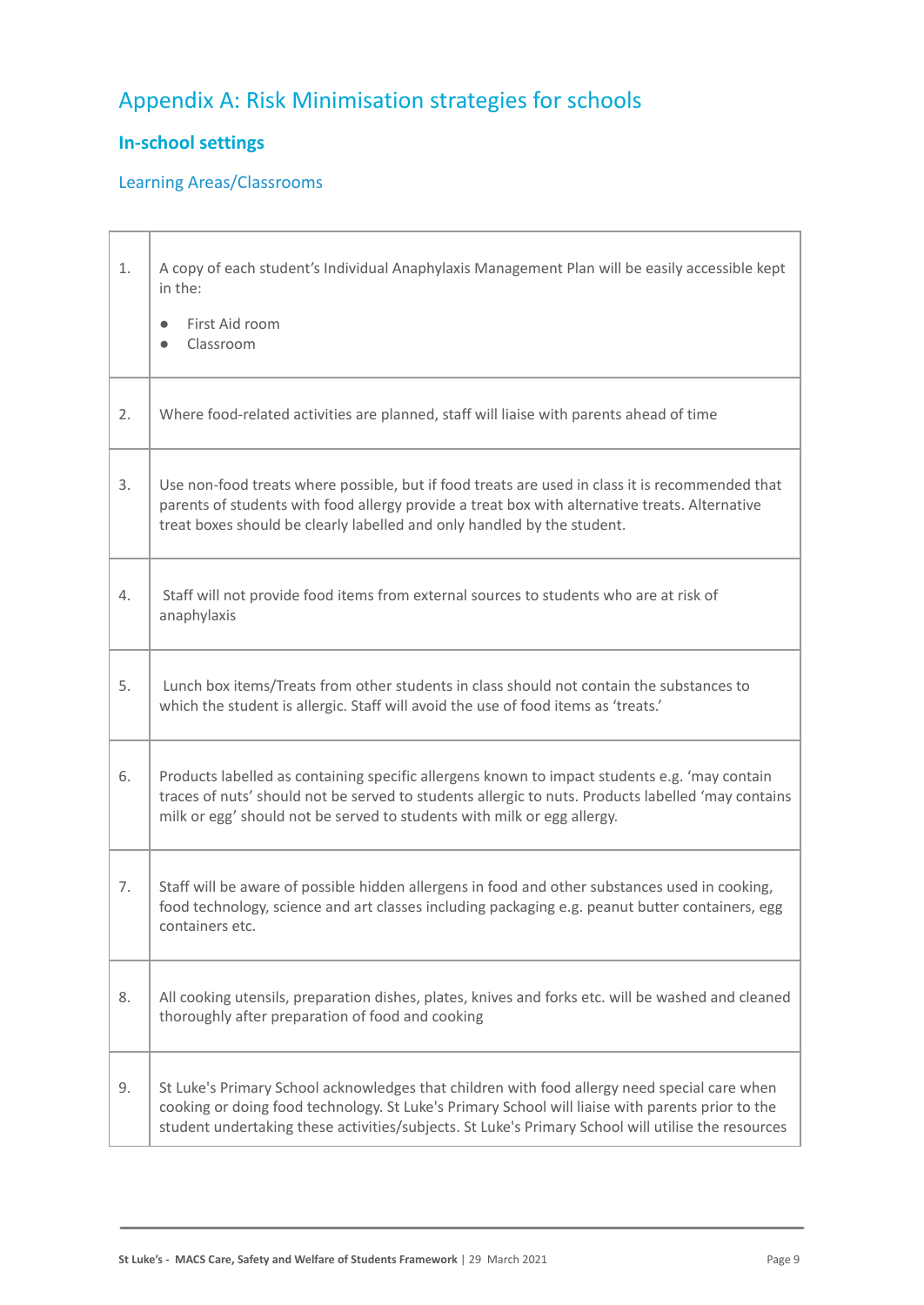|     | available to support decision making processes noting that helpful information is available at:<br>www.allergyfacts.org.au/images/pdf/foodtech.pdf                                                                                                                                                                                                                                |
|-----|-----------------------------------------------------------------------------------------------------------------------------------------------------------------------------------------------------------------------------------------------------------------------------------------------------------------------------------------------------------------------------------|
| 10. | St Luke's Primary School will regularly undertake discussions with students about the<br>importance of washing hands, eating their own food and not sharing food                                                                                                                                                                                                                  |
| 11. | The Principal/Deputy Principal will inform emergency teachers, specialists, teachers and<br>volunteers of the names of any students at risk of anaphylaxis, the location of each student's<br>Individual Anaphylaxis Management Plan and EpiPen, the School's Anaphylaxis Policy and each<br>person's responsibility in managing an incident i.e. seeking a trained staff member. |
|     | Canteen                                                                                                                                                                                                                                                                                                                                                                           |
|     |                                                                                                                                                                                                                                                                                                                                                                                   |

|                                                                                                                                                    | 1.                                                                                                                                                                                                                                                                                                                                                                                                                                                             | Canteen staff will be trained in food allergen management and its implications for food handling<br>practices. Canteen staff (whether internal or external) should be able to demonstrate satisfactory<br>training in food allergen management and its implications for food-handling practices, including<br>knowledge of the major food allergens triggering anaphylaxis, cross-contamination issues<br>specific to food allergy, label reading, etc. |  |
|----------------------------------------------------------------------------------------------------------------------------------------------------|----------------------------------------------------------------------------------------------------------------------------------------------------------------------------------------------------------------------------------------------------------------------------------------------------------------------------------------------------------------------------------------------------------------------------------------------------------------|---------------------------------------------------------------------------------------------------------------------------------------------------------------------------------------------------------------------------------------------------------------------------------------------------------------------------------------------------------------------------------------------------------------------------------------------------------|--|
|                                                                                                                                                    | 2.                                                                                                                                                                                                                                                                                                                                                                                                                                                             | Canteen staff, including volunteers, will be briefed about students at risk of anaphylaxis and,<br>have up to date training in an anaphylaxis management training course as soon as practical after<br>a student enrols.                                                                                                                                                                                                                                |  |
| 3.<br>A copy of the student's ASCIA Action Plan for Anaphylaxis will be displayed in the canteen as a<br>reminder to canteen staff and volunteers. |                                                                                                                                                                                                                                                                                                                                                                                                                                                                |                                                                                                                                                                                                                                                                                                                                                                                                                                                         |  |
|                                                                                                                                                    | 4.                                                                                                                                                                                                                                                                                                                                                                                                                                                             | Products labelled 'may contain traces of nuts' should not be served to students allergic to nuts                                                                                                                                                                                                                                                                                                                                                        |  |
|                                                                                                                                                    | 5.<br>The canteen will provide a range of healthy meals and products that exclude peanuts or other<br>nut products in the ingredient list or a 'may contain' statement.                                                                                                                                                                                                                                                                                        |                                                                                                                                                                                                                                                                                                                                                                                                                                                         |  |
|                                                                                                                                                    | 6.                                                                                                                                                                                                                                                                                                                                                                                                                                                             | Tables and surfaces will be wiped down regularly                                                                                                                                                                                                                                                                                                                                                                                                        |  |
|                                                                                                                                                    | 7.<br>St Luke's Primary School acknowledges that food banning is not generally recommended by RCH<br>and ASCIA. St Luke's Primary School will reinforce a 'no sharing' rule with the students as<br>recommended for food, utensils and food containers. Where it is deemed in the best interests of<br>the school community St Luke's Primary School may seek agreement to not stock peanut and<br>tree nut products (e.g. hazelnuts, cashews, almonds, etc.). |                                                                                                                                                                                                                                                                                                                                                                                                                                                         |  |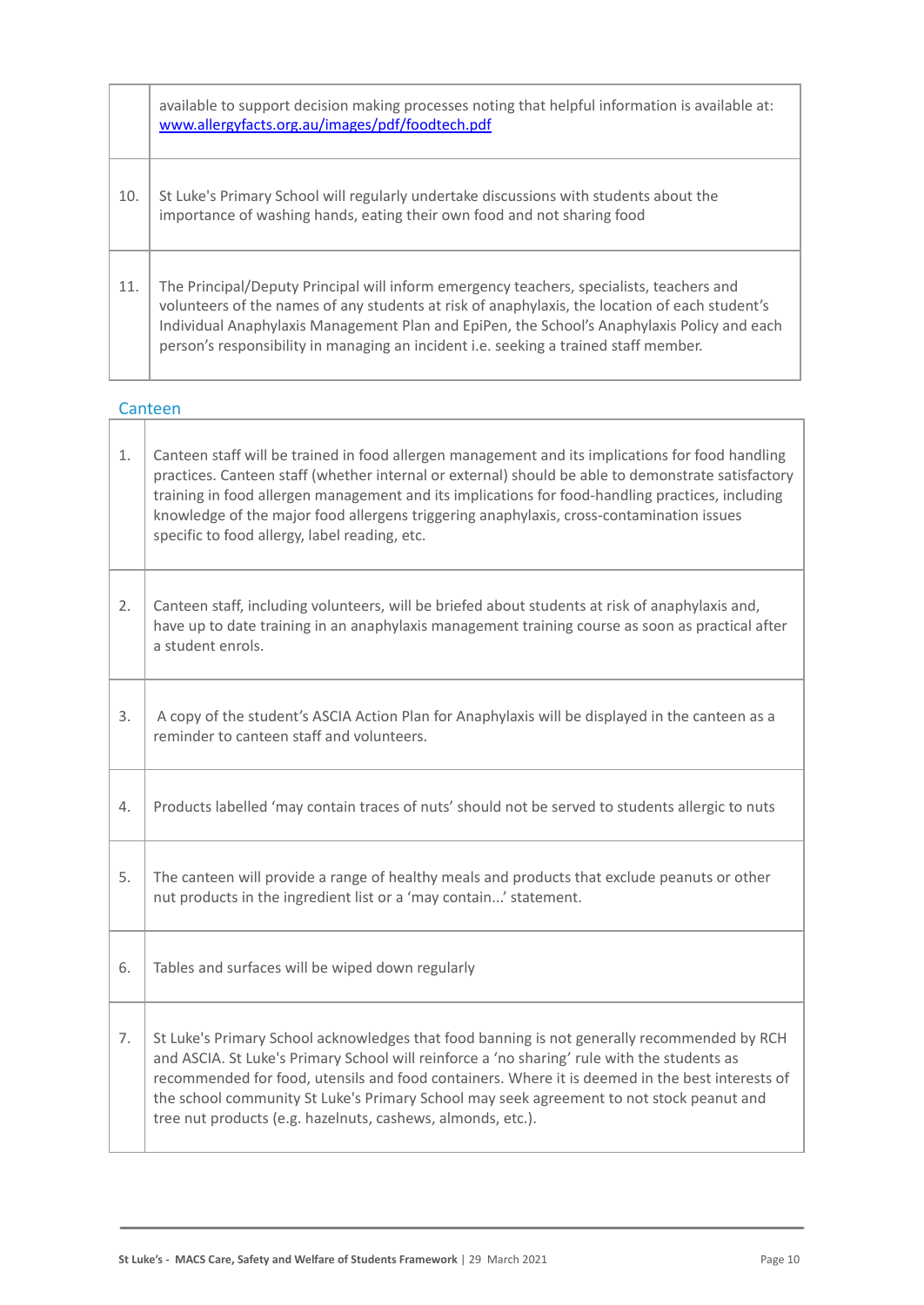8. Staff will have an awareness of contamination of other foods when preparing, handling or displaying food. For example, a tiny amount of butter or peanut butter left on a knife and used elsewhere may be enough to cause a severe reaction in someone who is at risk of anaphylaxis from cow's milk products or peanuts.

## School Grounds

| 1. | St Luke's Primary School will regularly review plans to ensure that sufficient school staff trained in<br>the administration of the adrenaline autoinjector (i.e. EpiPen®) are on yard duty and be able to<br>access and autoinjector and respond quickly to an allergic reaction if needed.                                                                                                                                                                                         |
|----|--------------------------------------------------------------------------------------------------------------------------------------------------------------------------------------------------------------------------------------------------------------------------------------------------------------------------------------------------------------------------------------------------------------------------------------------------------------------------------------|
| 2. | St Luke's Primary School will review processes to ensure that EpiPens and Individual Anaphylaxis<br>Plans are easily accessible from the school grounds                                                                                                                                                                                                                                                                                                                              |
| 3. | St Luke's Primary School will have an emergency response procedure and communication plan is<br>in place for Staff on Staff Duty so medical information can be retrieved quickly if an allergic<br>reaction occurs in the yard. All staff will be aware of the school process for seeking support<br>(notify the general office/first aid team) if an anaphylactic reaction occurs during recess or lunch<br>time.<br>All yard duty staff carrying emergency cards in yard-duty bags |
| 4. | Staff on duty will be able to identify by face those students at risk of anaphylaxis                                                                                                                                                                                                                                                                                                                                                                                                 |
| 5. | Students with anaphylactic responses to insects will be encouraged to stay away from water or<br>flowering plants                                                                                                                                                                                                                                                                                                                                                                    |
| 6. | St Luke's Primary School will ensure lawns are regularly mowed and bins are covered                                                                                                                                                                                                                                                                                                                                                                                                  |
| 7. | Students are to keep drinks and food covered while outdoors                                                                                                                                                                                                                                                                                                                                                                                                                          |

## Special Events (e.g. sporting events, incursions, class parties, etc)

|    | St Luke's Primary School will ensure that sufficient staff, who have been trained in the<br>administration of an autoinjector, are supervising students to be able to respond quickly to an<br>anaphylactic reaction if required. |
|----|-----------------------------------------------------------------------------------------------------------------------------------------------------------------------------------------------------------------------------------|
| 2. | Staff will avoid using food in activities or games or as rewards                                                                                                                                                                  |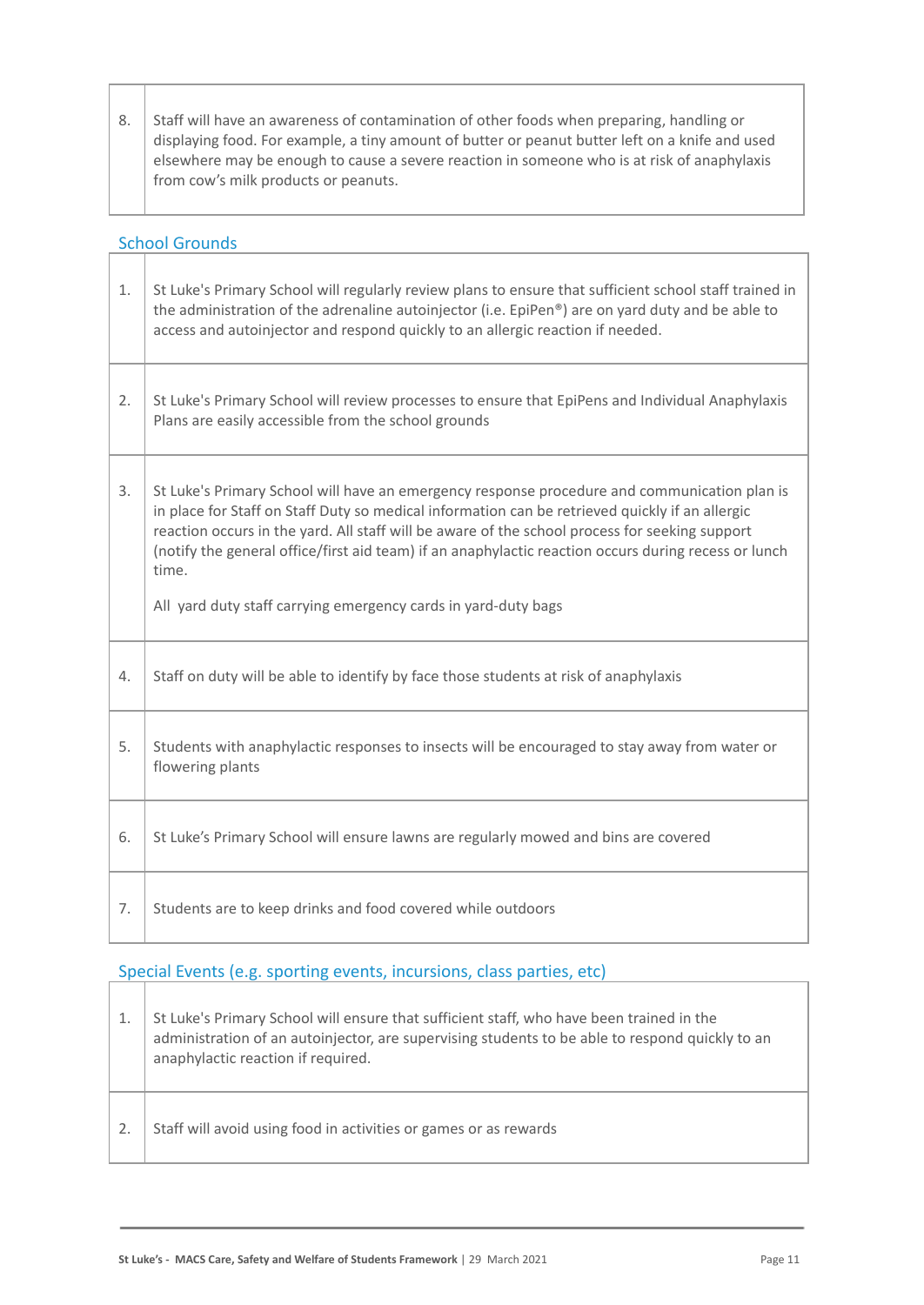| 3. | St Luke's Primary School will consult with parents in advance of planned special events to either<br>develop an alternative food menu or request the parent to send a meal for the student/s at risk                                                                                                                                                                                                                                                                                                                                                                                                                                                                      |
|----|---------------------------------------------------------------------------------------------------------------------------------------------------------------------------------------------------------------------------------------------------------------------------------------------------------------------------------------------------------------------------------------------------------------------------------------------------------------------------------------------------------------------------------------------------------------------------------------------------------------------------------------------------------------------------|
| 4. | Parents of other students will be informed in advance about foods that may cause allergic<br>reactions in students at risk and request that they avoid providing students with treats containing<br>known allergens whilst they are at a special school event                                                                                                                                                                                                                                                                                                                                                                                                             |
| 5. | Party balloons will not be used if a student has an allergy to latex                                                                                                                                                                                                                                                                                                                                                                                                                                                                                                                                                                                                      |
| 6  | Where students from other schools are participating in an event at St Luke's Primary School, staff<br>will consider requesting information from the participating schools about any students who will<br>be attending the event who are at risk of anaphylaxis. In this instance, staff will seek agreement<br>on strategies to minimise the risk of a reaction while the student is visiting the school. This should<br>include a discussion of the specific roles and responsibilities of the host and visiting school.<br>Students at risk of anaphylaxis will be required to bring their own adrenaline autoinjector with<br>them to events outside their own school. |

## **Out-of-school settings/Excursions/Camps/Tours**

St Luke's Primary School will determine which of the strategies set out below apply in the specific context for the out of-school setting involved in the planned activity. The strategies that are appropriate will be determined with consideration of factors such as the age and independence of the student, the facilities and activities available, and the general environment. Not all strategies will be relevant for each school activity.

## Travel to and from school by bus

1. School staff will consult with parents of students at risk of anaphylaxis and the bus service provider to ensure that appropriate risk minimisation strategies are in place to manage an anaphylactic reaction should it occur on the way to or from the school or venue on the bus. This includes the availability and administration of an adrenaline autoinjector. The adrenaline autoinjector and ASCIA Action Plan for Anaphylaxis must be with the student on the bus even if this child is deemed too young to carry an adrenaline autoinjector on their person at school.

### Field trips/excursions/sporting events

- 1. | Risk Assessment will be undertaken for each individual student attending. If a student/s at risk of anaphylaxis is attending, sufficient school staff supervising the special event will be trained in the administration of an adrenaline autoinjector and be able to respond quickly to an anaphylactic reaction if required.
- 2. A school staff member or team of school staff trained in the recognition of anaphylaxis and the administration of the adrenaline autoinjector will attend field trips or excursions.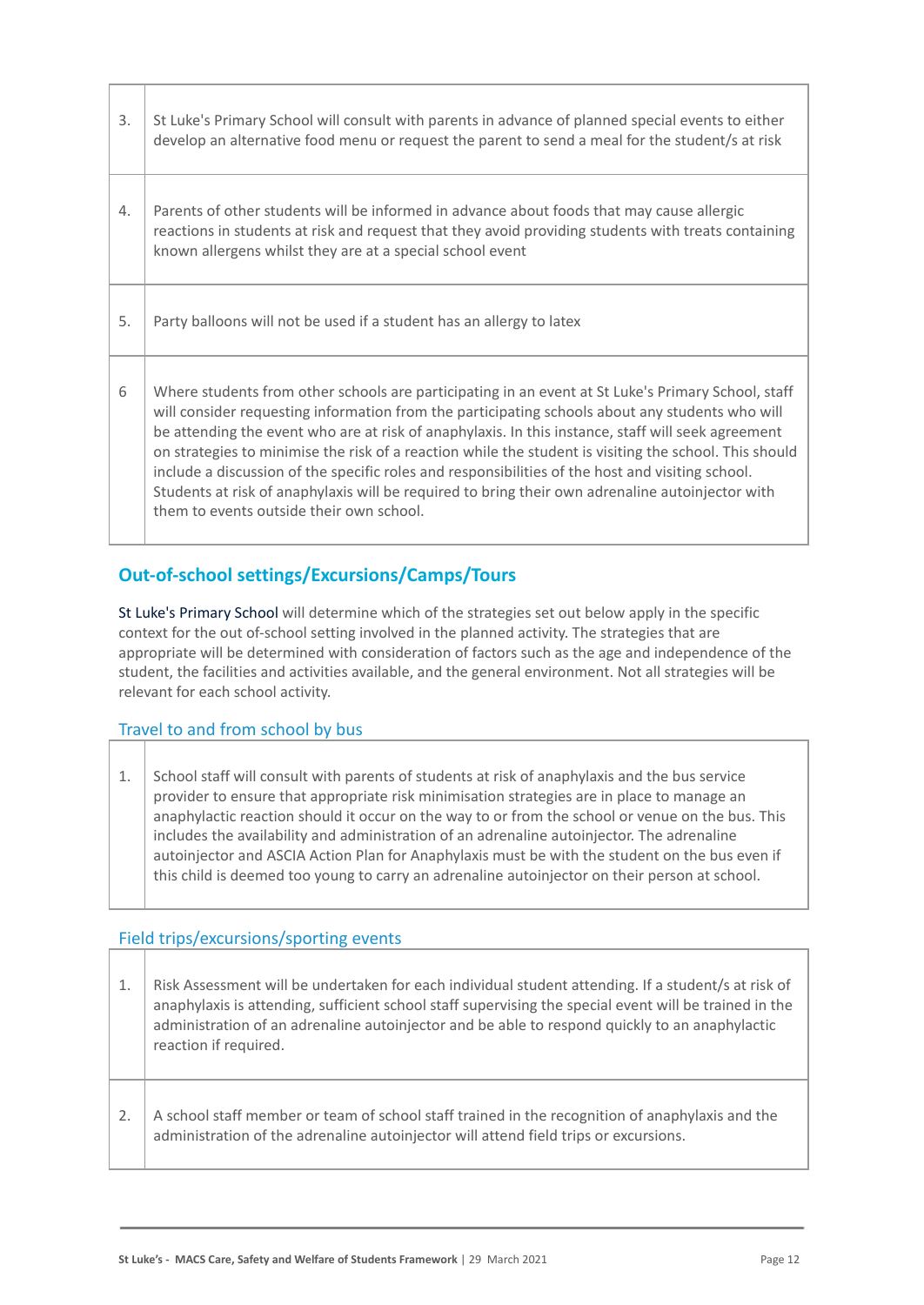| 3. | School staff and venue staff should avoid using food in activities or games, including as rewards                                                                                                                                                                                                                                                                                                                                                                                                                                                                                                                   |  |
|----|---------------------------------------------------------------------------------------------------------------------------------------------------------------------------------------------------------------------------------------------------------------------------------------------------------------------------------------------------------------------------------------------------------------------------------------------------------------------------------------------------------------------------------------------------------------------------------------------------------------------|--|
| 4. | The adrenaline autoinjector and a copy of the individual ASCIA Action Plan for Anaphylaxis for<br>each student at risk of anaphylaxis should be easily accessible and school staff must be aware of<br>their exact location.                                                                                                                                                                                                                                                                                                                                                                                        |  |
| 5. | For each field trip, excursion etc, a risk assessment will be undertaken for each individual student<br>attending who is at risk of anaphylaxis. The risks may vary according to the number of<br>anaphylactic students attending, the nature of the excursion/sporting event, size of venue,<br>distance from medical assistance, the structure of excursion and corresponding staff-student<br>ratio. All school staff members present during the field trip or excursion will be made aware of<br>the identity of any students attending who are at risk of anaphylaxis and be able to identify them<br>by face. |  |
| 6. | Staff in charge should consult parents of anaphylactic students in advance to discuss issues that<br>might arise, to develop an alternative food menu or request the parent provide a meal (if<br>required)                                                                                                                                                                                                                                                                                                                                                                                                         |  |
| 7. | In rare cases where the school deems it necessary, parents may be invited to accompany their<br>child on field trips and/or excursions. This will be discussed with parents as one possible strategy<br>for supporting the student who is at risk of anaphylaxis.                                                                                                                                                                                                                                                                                                                                                   |  |
| 8. | Prior to the excursion taking place, school staff should consult with the student's parents and<br>medical practitioner (if necessary) to review the student's Individual Anaphylaxis Management<br>Plan to ensure that it is up to date and relevant to the particular excursion activity.                                                                                                                                                                                                                                                                                                                         |  |
| 9. | If the field trip, excursion or special event is being held at another school then that school should<br>be notified ahead of time that a student at risk of anaphylaxis will be attending, and appropriate<br>risk minimisation strategies discussed ahead of time so that the roles and responsibilities of the<br>host and visiting school are clear. Students at risk of anaphylaxis should take their own adrenaline<br>autoinjector with them to events being held at other schools.                                                                                                                          |  |

## Camps or Remote Settings

1. Prior to engaging a camp owner/operator's services St Luke's Primary School will make enquiries as to whether the operator can provide food that is safe for any anaphylactic students that may be attending. If a camp owner/operator/camp cook cannot provide this confirmation in writing to the school, St Luke's Primary School will not sign any written disclaimer or statement from a camp owner/operator that indicates that the owner/operator is unable to provide food which is safe for students at risk of anaphylaxis. Where this attestation is not provided in writing, then the school will strongly consider using an alternative service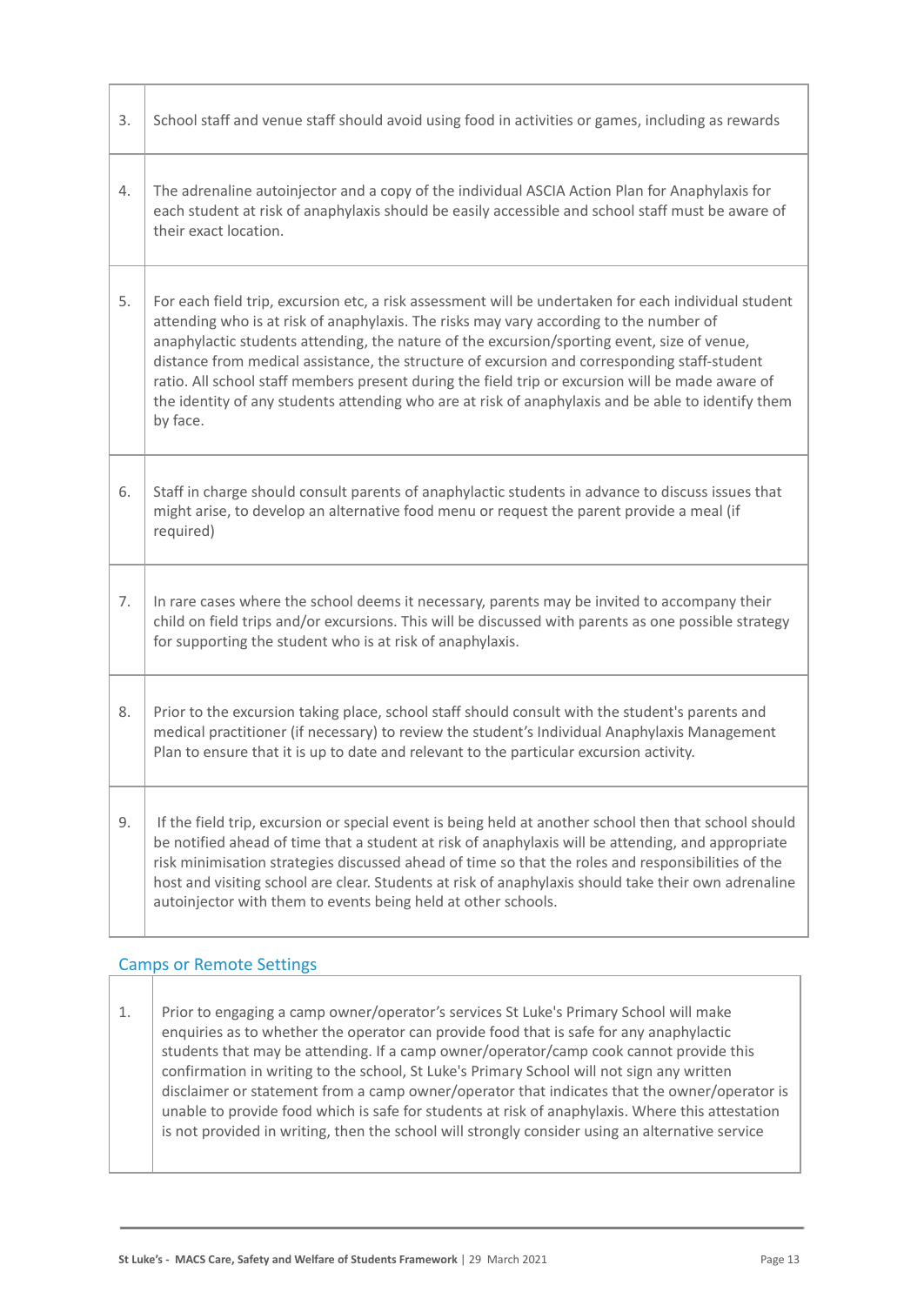|    | provider as a reasonable step in discharging its duty of care to the student/s at risk of<br>anaphylaxis due to food allergens.                                                                                                                                                                                                                                                                                                                                                                                                                                                                                                                                   |
|----|-------------------------------------------------------------------------------------------------------------------------------------------------------------------------------------------------------------------------------------------------------------------------------------------------------------------------------------------------------------------------------------------------------------------------------------------------------------------------------------------------------------------------------------------------------------------------------------------------------------------------------------------------------------------|
| 2. | St Luke's Primary School will conduct a risk assessment and develop a risk management<br>strategy for any student/s at risk of anaphylaxis while they are on camp. This will be developed<br>in consultation with parents/carers of students at risk of anaphylaxis and camp<br>owners/operators prior to the camp's commencement.                                                                                                                                                                                                                                                                                                                                |
| 3. | St Luke's Primary School's staff will consult with the parents of students at risk of anaphylaxis<br>and where appropriate, the camp owner/operator to ensure that appropriate procedures are in<br>place to manage an anaphylactic reaction should it occur. If these procedures are deemed to be<br>inadequate, further discussions, planning and implementation will be undertaken in order for<br>the school to adequately discharge its non-delegable duty of care.                                                                                                                                                                                          |
| 4. | If St Luke's Primary School has concerns about whether the food provided on a camp will be<br>safe for students at risk of anaphylaxis, it will raise these concerns with the camp<br>owner/operator and consider alternative means for providing food for those student/s at risk<br>of anaphylaxis                                                                                                                                                                                                                                                                                                                                                              |
| 5. | The use of substances containing known allergens should be avoided where possible                                                                                                                                                                                                                                                                                                                                                                                                                                                                                                                                                                                 |
| 6. | Prior to the camp taking place school staff should consult with the student's parents to review<br>the Individual Anaphylaxis Management Plan/s to ensure that it is up to date and relevant to<br>the circumstances of the particular camp. Schools will seek parental support to advise students<br>with allergies to insects to wear closed shoes and long-sleeved garments when outdoors and<br>encouraged them to stay away from water or flowering plants.                                                                                                                                                                                                  |
| 7. | St Luke's Primary School will ensure that the student's adrenaline autoinjector, Individual<br>Anaphylaxis Management Plan, including the ASCIA Action Plan for Anaphylaxis and a mobile<br>phone are taken on camp. If mobile phone access is not available, an alternative method of<br>communication in an emergency will be considered, e.g. a satellite phone. All staff attending<br>camp should familiarise themselves with the students' Individual Anaphylaxis Management<br>Plans AND plan emergency response procedures for anaphylaxis prior to camp and be clear<br>about their roles and responsibilities in the event of an anaphylactic reaction. |
| 8. | St Luke's Primary School will conduct a risk assessment prior to excursions/school camps which<br>will include contact with local emergency services and hospitals well before the camp to<br>provide details of any medical conditions of students, location of camp and location of any<br>off-camp activities. Contact details of emergency services will be available for school staff as<br>part of the emergency response procedures developed for the camp. Camp activities will be<br>reviewed to avoid activities that use known allergens (cooking, craft etc)                                                                                          |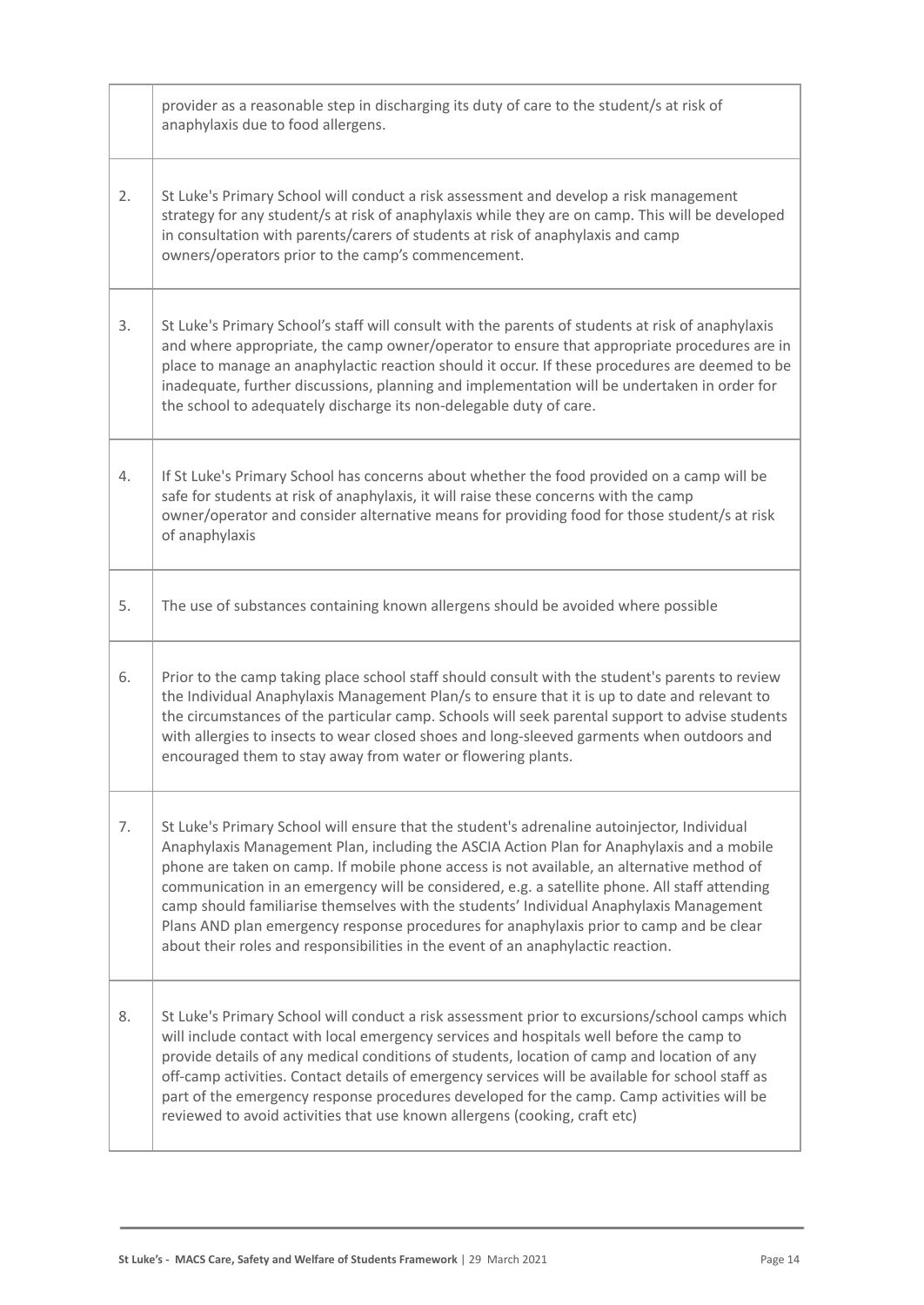| 9.  | Autoinjectors should remain close to the students and staff must be aware of its location at all<br>times.                                                |
|-----|-----------------------------------------------------------------------------------------------------------------------------------------------------------|
| 10. | General use Autoinjectors will be included in camp first aid kits as a back-up device in the event<br>of an emergency.                                    |
| 11. | Staff will consider exposure to allergens when students are consuming food during travel on<br>bus/plane/etc. and whilst in cabins/tents/dormitories/etc. |

# Overseas Travel

Г

 $\overline{\Gamma}$ 

т

| 1. | Strategies used will be similar to those for camps/remote settings and St Luke's Primary School<br>will involve parents in discussions regarding risk management well in advance.                                                                                                                                                                                                                                                                                                                                                                                                                                                                                                           |
|----|---------------------------------------------------------------------------------------------------------------------------------------------------------------------------------------------------------------------------------------------------------------------------------------------------------------------------------------------------------------------------------------------------------------------------------------------------------------------------------------------------------------------------------------------------------------------------------------------------------------------------------------------------------------------------------------------|
| 2. | Potential risks at all stages of the overseas travel will be considered. Potential risks include:<br>travel to/from airport/port<br>$\bullet$<br>travel to/from Australia<br>$\bullet$<br>various accommodation venues<br>$\bullet$<br>all towns and venues visited, and sourcing safe foods at all locations.<br>$\bullet$<br>The risk of cross contamination of food will be assessed including:<br>exposure to food of other students,<br>$\bullet$<br>hidden allergens in foods,<br>$\bullet$<br>whether the table and surfaces will be adequately cleaned to prevent reaction,<br>$\bullet$<br>whether the other students are able to wash their hands when handling food<br>$\bullet$ |
| 3. | St Luke's Primary School will assess where each of these risks can be managed using<br>minimisation strategies such as the following: Translation of student's Individual Anaphylaxis<br>Management Plan and ASCIA Action Plan into the local language, sourcing safe food, obtaining<br>names, address and contact details of the nearest hospital and medical practitioners at each<br>location that may be visited, obtaining emergency contact details, seeking information about<br>sourcing additional autoinjectors if required in situ.                                                                                                                                             |
| 4. | Details of travel insurance, including contact details for the insurer, will be recorded. It will be<br>determined how any costs associated with medication, treatment and/or alteration to the travel<br>plans as a result of an anaphylactic reaction can be paid.                                                                                                                                                                                                                                                                                                                                                                                                                        |
| 5. | The school will plan for appropriate supervision of students at risk of anaphylaxis at all times<br>including: provision of sufficient supervising staff who have been trained in Anaphylaxis<br>Management, sufficient supervision of at risk students particularly during meal times, when<br>taking medication or engaged in activities where there may be added exposure to potential<br>allergens, provision of adequate supervision of any affected student(s) requiring medical                                                                                                                                                                                                      |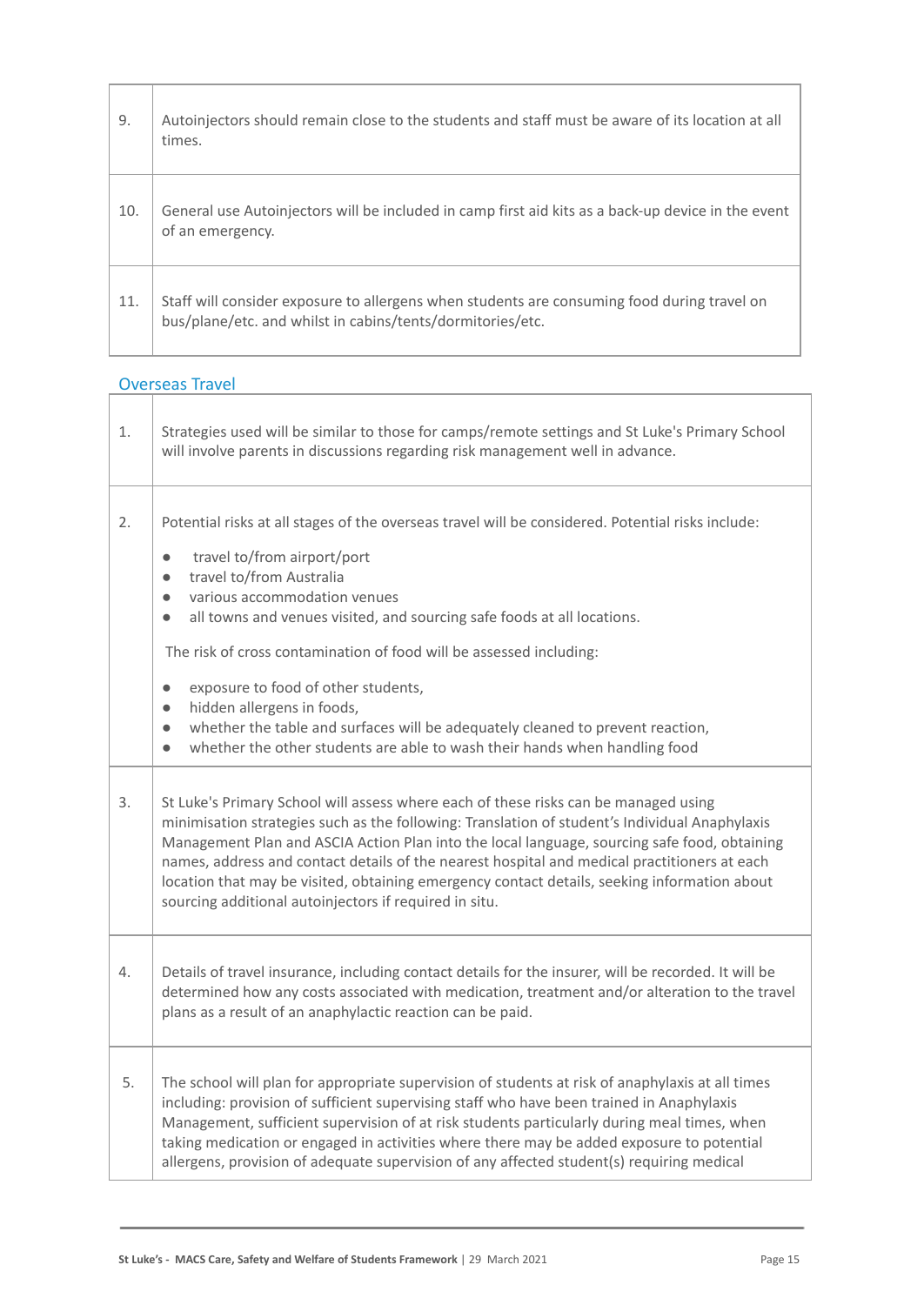|    | treatment and other students, staff/students ratios can be maintained, including in the event of<br>an emergency where students may need to be separated.                                                                                                                                                                                                                                                                                                                                                                                                                                                                                                                                                                                                                                                                                              |
|----|--------------------------------------------------------------------------------------------------------------------------------------------------------------------------------------------------------------------------------------------------------------------------------------------------------------------------------------------------------------------------------------------------------------------------------------------------------------------------------------------------------------------------------------------------------------------------------------------------------------------------------------------------------------------------------------------------------------------------------------------------------------------------------------------------------------------------------------------------------|
| 6. | The School's Emergency Response Procedure will be determined given local circumstances                                                                                                                                                                                                                                                                                                                                                                                                                                                                                                                                                                                                                                                                                                                                                                 |
| 7. | The school should reassess its emergency response procedures, and if necessary adapt them to<br>the particular circumstances of the overseas trip. Keep a record of relevant information such as<br>the following:                                                                                                                                                                                                                                                                                                                                                                                                                                                                                                                                                                                                                                     |
|    | dates of travel<br>name of airline, and relevant contact details<br>itinerary detailing the proposed destinations, flight information and the duration of the stay in<br>each location<br>hotel addresses and telephone numbers<br>proposed means of travel within the overseas country<br>list of students and each of their medical conditions, medication and other treatment (if any)<br>emergency contact details of hospitals, ambulances, and medical practitioners in each location<br>details of travel insurance<br>plans to respond to any foreseeable emergency including who will be responsible for the<br>implementation of each part of the plans<br>possession of a mobile phone or other communication device that would enable the school staff<br>to contact emergency services in the overseas country if assistance is required. |

#### Work Experience

1. St Luke's Primary School will involve parents, the student and the work experience employer in discussions regarding risk management prior to a student at risk of anaphylaxis attending work experience. The employer and relevant staff must be shown the ASCIA Action Plan for Anaphylaxis and how to use the adrenaline autoinjector in case the work experience student shows signs of an allergic reaction whilst at work experience. It may be helpful for the teacher and the student to do a site visit before the student begins placement.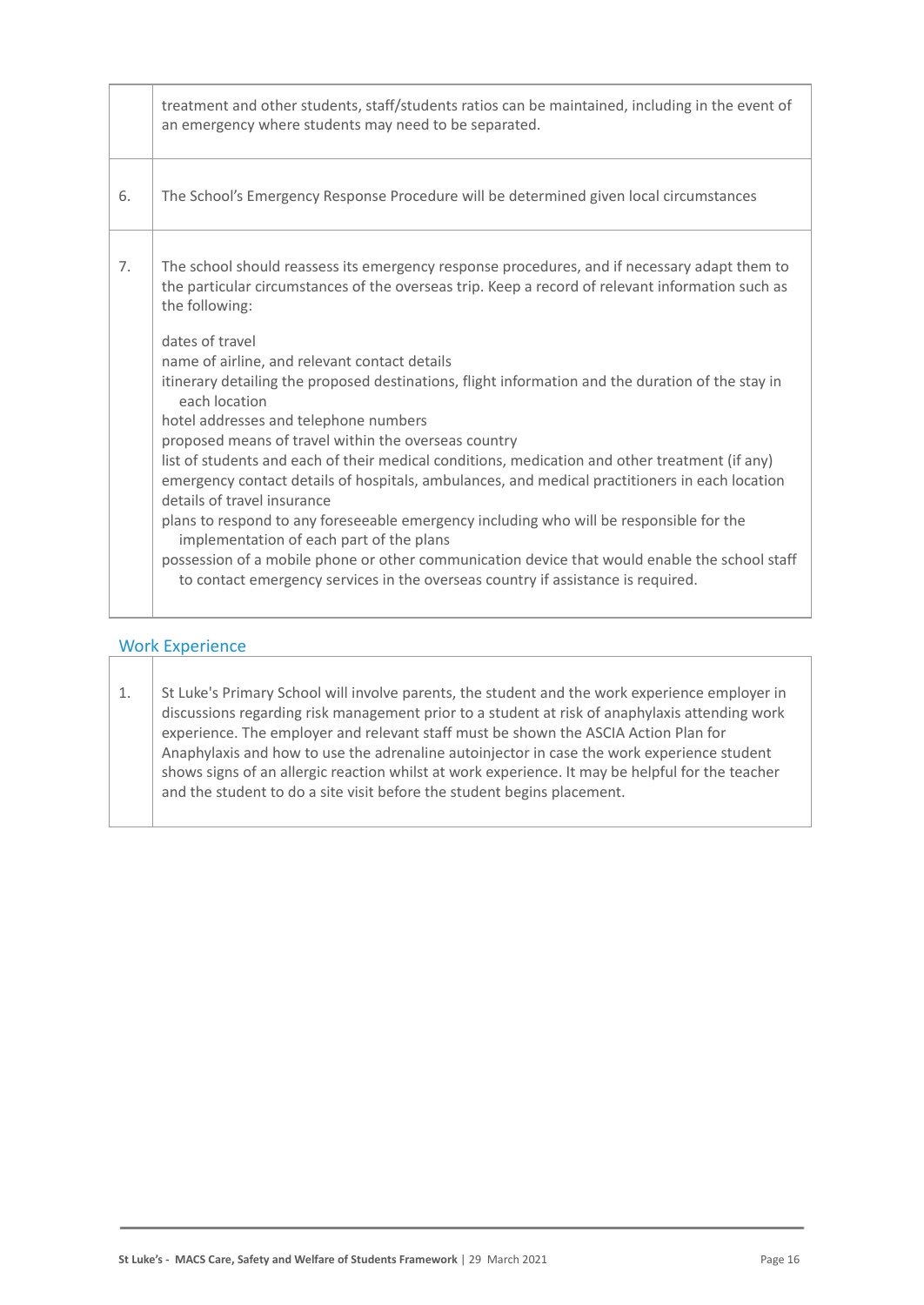# Appendix B: Example Emergency Response to Anaphylactic Reaction Procedures

|                                 | <b>Emergency Response to anaphylactic reaction</b>                                                                                                                                                                                                                                                                                                                                                                                           |  |  |
|---------------------------------|----------------------------------------------------------------------------------------------------------------------------------------------------------------------------------------------------------------------------------------------------------------------------------------------------------------------------------------------------------------------------------------------------------------------------------------------|--|--|
| In all situations               | If safe to do so, lay the person flat, do not allow patient to stand or walk.<br>1.                                                                                                                                                                                                                                                                                                                                                          |  |  |
|                                 | If breathing is difficult allow patient to sit<br>2.<br>Be calm, reassuring<br>Do not leave them alone<br>$\bullet$<br>Seek assistance from another staff member or reliable student to<br>$\bullet$<br>locate the autoinjector or a general use autoinjector, and the student's<br>Individual Anaphylaxis Management Plan<br>If the student appears to be experiencing a first time reaction,<br>$\bullet$<br>continue with steps $2 - 6$ . |  |  |
|                                 | 3. Administer prescribed adrenaline autoinjector or EpiPen-note the time<br>given and retain used EpiPen to give ambulance paramedics                                                                                                                                                                                                                                                                                                        |  |  |
|                                 | 4. Phone ambulance 000 (112 - mobile)                                                                                                                                                                                                                                                                                                                                                                                                        |  |  |
|                                 | 5. If there is no improvement or severe symptoms progress, further<br>adrenaline doses may be given every five minutes (if another autoinjector<br>is available)                                                                                                                                                                                                                                                                             |  |  |
|                                 | Phone family/emergency contact<br>6.                                                                                                                                                                                                                                                                                                                                                                                                         |  |  |
| If in doubt, give autoinjector. |                                                                                                                                                                                                                                                                                                                                                                                                                                              |  |  |

**If the student has not been previously diagnosed with an allergy or at risk of anaphylaxis but appears to be having a severe allergic reaction, follow Steps 2**–**6 above.**